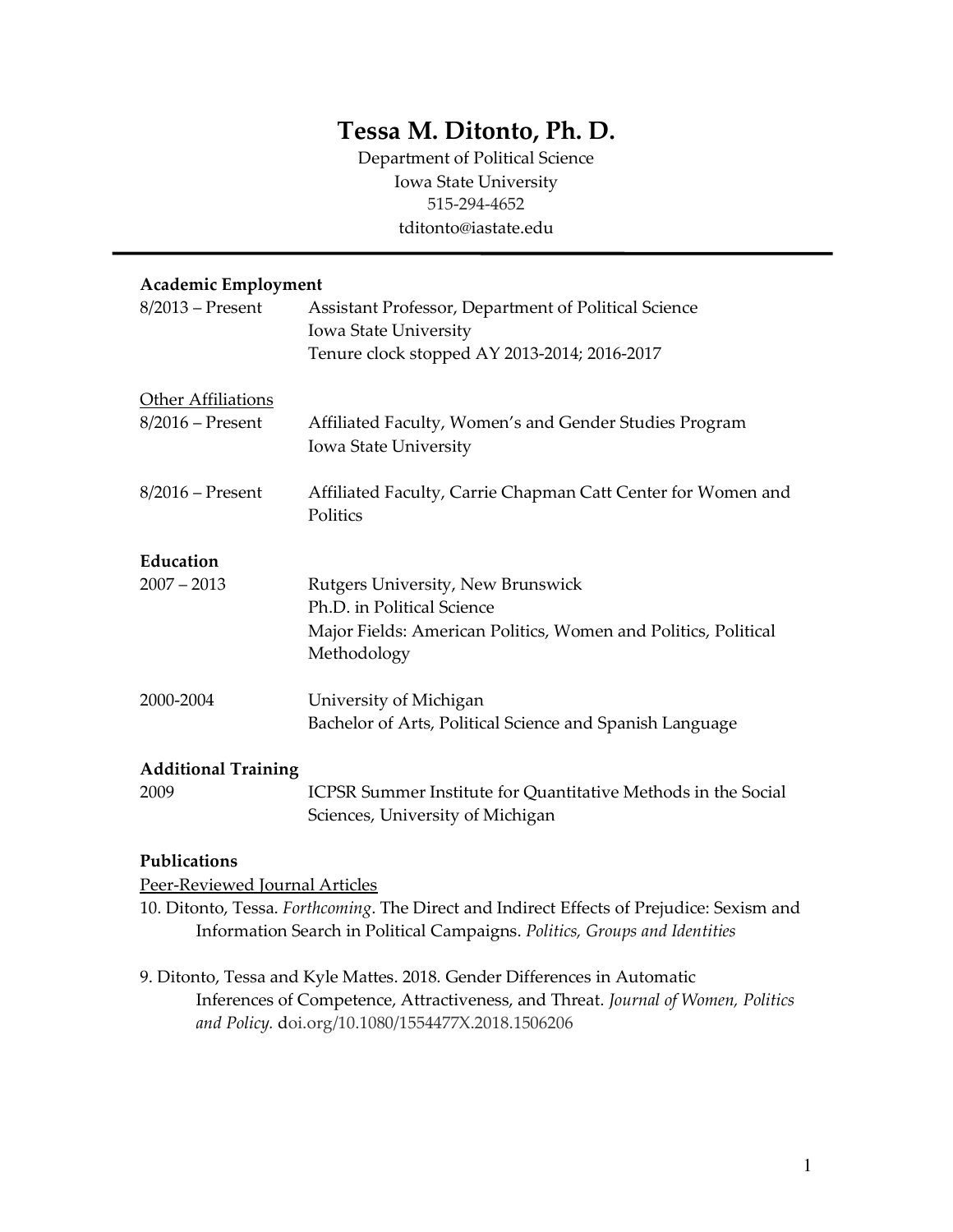- 8. Andersen, David and Tessa Ditonto. 2018. Information and its Presentation: Gender Cues and Exaggerated Treatment Effects. *Political Analysis, 1-20.*  DOI:10.1017/pan.2018.21.
- 7. Ditonto, Tessa and David Andersen. 2018. Two's a Crowd: Women Candidates in Concurrent Elections. *Journal of Women Politics and Policy,* 39(3): 257-284.
- 6. Ditonto, Tessa. 2018. A Face Fit for Office? Appearance-Based Competence Inferences in High-Information Environments. *Electoral Studies,* 54:, 248-253. doi.org/10.1016/j.electstud.2018.04.007
- 5. Lau, Richard R.; Mona S. Kleinberg and Tessa Ditonto. 2018. Measuring Voter Decision Strategies in Political Behavior and Public Opinion Research. *Public Opinion Quarterly,* 82 (S1): 325-350. doi.org/10.1093/poq/nfy004
- 4. Ditonto, Tessa. 2017. A High Bar or a Double Standard? Gender, Competence, and Information in Political Campaigns. *Political Behavior*, *39*(2), pp.301-325. DOI: 10.1007/s11109-016-9357-5
- 3. Lau, Richard R; David J. Andersen; Tessa Ditonto; Mona Kleinberg and David P. Redlawsk. 2017. Effect of Media Environment Diversity and Advertising Tone on Information Search, Selective Exposure, Learning, and Affective Polarization. *Political Behavior,* 39(1): 231-255*.* DOI: 10.1007/s11109-016-9354-8
- 2. Ditonto, Tessa; Allison Hamilton and David Redlawsk. 2014*.* Gender Stereotypes, Information Search, and Voting Behavior in Political Campaigns. *Political Behavior*; 36:2 (335-358)*.*
- 1. Ditonto, Tessa; Richard R. Lau and David O. Sears. 2013*.* AMPing Racial Attitudes: Comparing the Power of Explicit and Implicit Racism Measures in 2008. *Political Psychology,* 34:4 (487-510).

## Book Chapters

- 3. Ditonto, Tessa and Richard R. Lau. 2018. (Working Toward) Affect Transfer in the Real World. In *The Feeling, Thinking Citizen: Essays in Honor of Milton Lodge*  (Howard Lavine and Charles Taber eds.)*.* Routledge.
- 2. Ditonto, Tessa. 2017*.* Voting and Gender. In *The Sage Encyclopedia of Psychology and Gender* (Nadal, K (Ed)). Thousand Oaks, CA.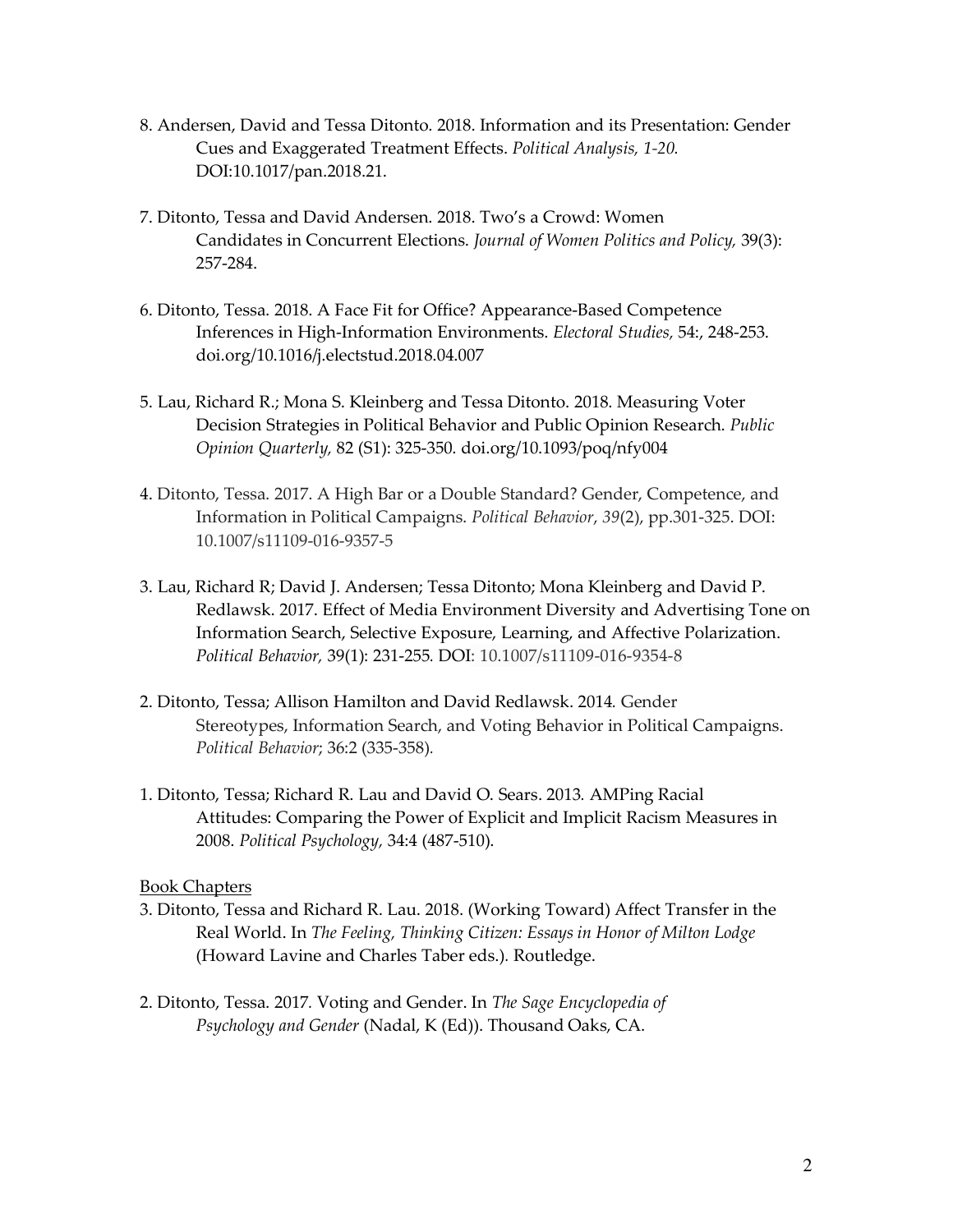1. Ditonto, Tessa. 2014*.* The Outsider' and the Presidency: Mediated Representations of Race and Gender in the 2008 Presidential Primaries. In *Race and the Obama Phenomenon: The Vision of a More Perfect Multiracial Union* (Daniel, R and H. Williams (Eds.)) Jackson, MS: University of Mississippi Press, 201-224.

#### Other Publications

- 6. Lau, Richard R, David J. Andersen, Tessa Ditonto, Mona Kleinberg, and David P. Redlawsk "How negative ads from diverse right-wing media makes conservative voters dislike Democratic candidates even more" *London School of Economics USApp blog.* Online April 24, 2017
- 5. Ditonto, Tessa. Candidate Competence: Is There a Double-Standard? *Footnotes: A Blog for the Center for American Women and Politics*. Online September 13, 2016.
- 4. Peterson, David and Tessa Ditonto. How Iowans are changing their minds about the candidates, in 5 easy charts. *The Monkey Cage* blog. Online January 29, 2016.
- 3. Ditonto, Tessa. 2015. Review of *He Runs, She Runs: Why Gender Stereotypes do not Harm Women Candidates* by Deborah Jordan Brooks. *The Journal of Women, Politics and Policy* 36(2): 243-245.
- 2. Ditonto, Tessa and David Andersen. In Iowa's Senate race, massive levels of outside spending dominate how the candidates are portrayed to voters. *London School of Economics USApp* blog. Online October 23, 2014.
- 1. Ditonto, Tessa, Allison Hamilton and David Redlawsk. Gender stereotypes mean that voters look for more information on women candidates' competence than they do for men. *The London School of Economics USApp* blog. Online. September 26, 2013.

#### **Under Review and In Preparation**

- 9. Andersen, David J. and Tessa Ditonto. When and Where Gender Matters: How Women Candidates Affect the Process of Voter Decision-Making. *Revise and Resubmit, Journal of Politics*
- 8. Ditonto, Tessa. Information Search as a Mediating Variable in the Relationship between Racial Prejudice and Voting Behavior. *Revise and Resubmit, Political Psychology*
- 7. Ditonto, Tessa and David Andersen. Weakness in Numbers: Women Candidates in Concurrent Elections. *Book proposal under review*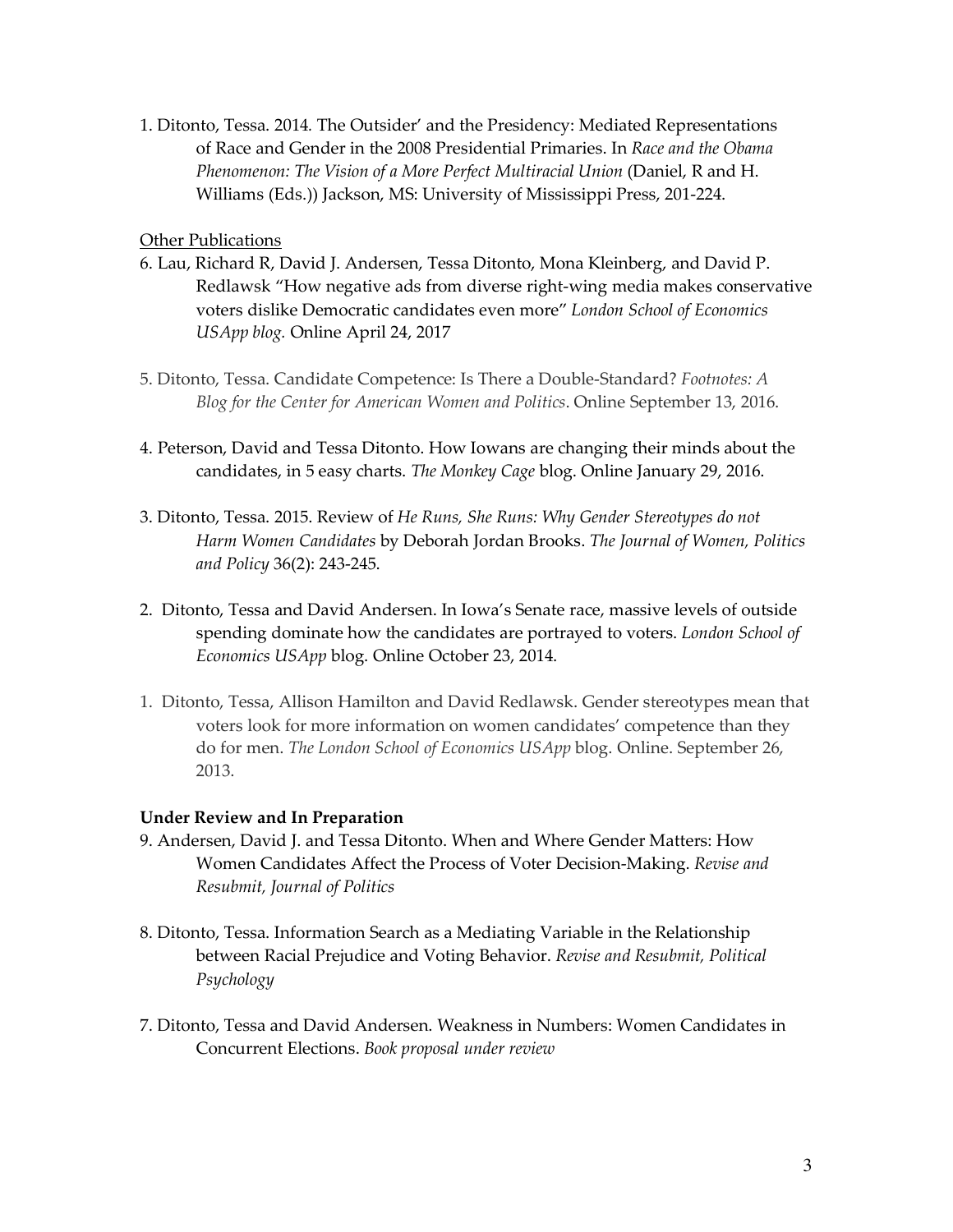- 6. Lau, Richard, Tessa Ditonto and Jamel Love. Showdown at the OK Corral: Testing Competing Theories of Political Judgment. *Article in preparation*
- 5. Ditonto, Tessa and Kyle Mattes. Competent or Attractive? Trait Inferences and Information Search for Women Candidates. *Article in preparation*
- 4. Kleinberg, Mona, Tessa Ditonto and David J. Andersen. Mechanical Turk Vs. Traditional Lab Subjects: Data Quality in Longer Experiments with Multiple Stimuli and Manipulations. *Article in Preparation*
- 3. Peterson, David AMP, David J. Andersen and Tessa Ditonto. Data Journalism, Motivated Reasoning and Citizen Learning. *Article in preparation*
- 2. Andersen, David J., David A.M. Peterson, and Tessa M. Ditonto. Engineered opinions: Framing of GMOs and public perceptions. *Journal article in preparation*.
- 1. Ditonto, Tessa, Kathleen Rogers and Richard R. Lau. Effects of Personal and Political Distraction on Correct Voting in Presidential Elections. *Article in preparation*

### **Grants, Fellowships and Awards**

| <b>Under Review</b> |                                                                                                                                                           |           |
|---------------------|-----------------------------------------------------------------------------------------------------------------------------------------------------------|-----------|
| 2018                | University Early Achievement in Teaching Award,<br>Nominated by Department                                                                                |           |
| 2018                | Co-PI, National Science Foundation, The Collaborative<br>Campaign Simulation Study: Developing a Long-Term<br>High-Information Process Tracing Experiment | \$281,604 |
| <b>Funded</b>       |                                                                                                                                                           |           |
| 2018                | Iowa State University Social Science Seed Grant                                                                                                           | \$6,670   |
| 2018                | Iowa State University College of Liberal Arts<br>and Sciences Research and Travel Grant                                                                   | \$1,364   |
| 2017                | Crop Bioengineering Center Seed Grant Initiative                                                                                                          | \$12,500  |
| 2016                | Barbara Lee Family Foundation grant for tracking<br>of women gubernatorial candidates in the 2016<br>election                                             | \$64,000  |
| 2015                | Iowa State Engineering-LAS Online Learning Course<br>Development Grant for "Women in Politics"                                                            | \$9,000   |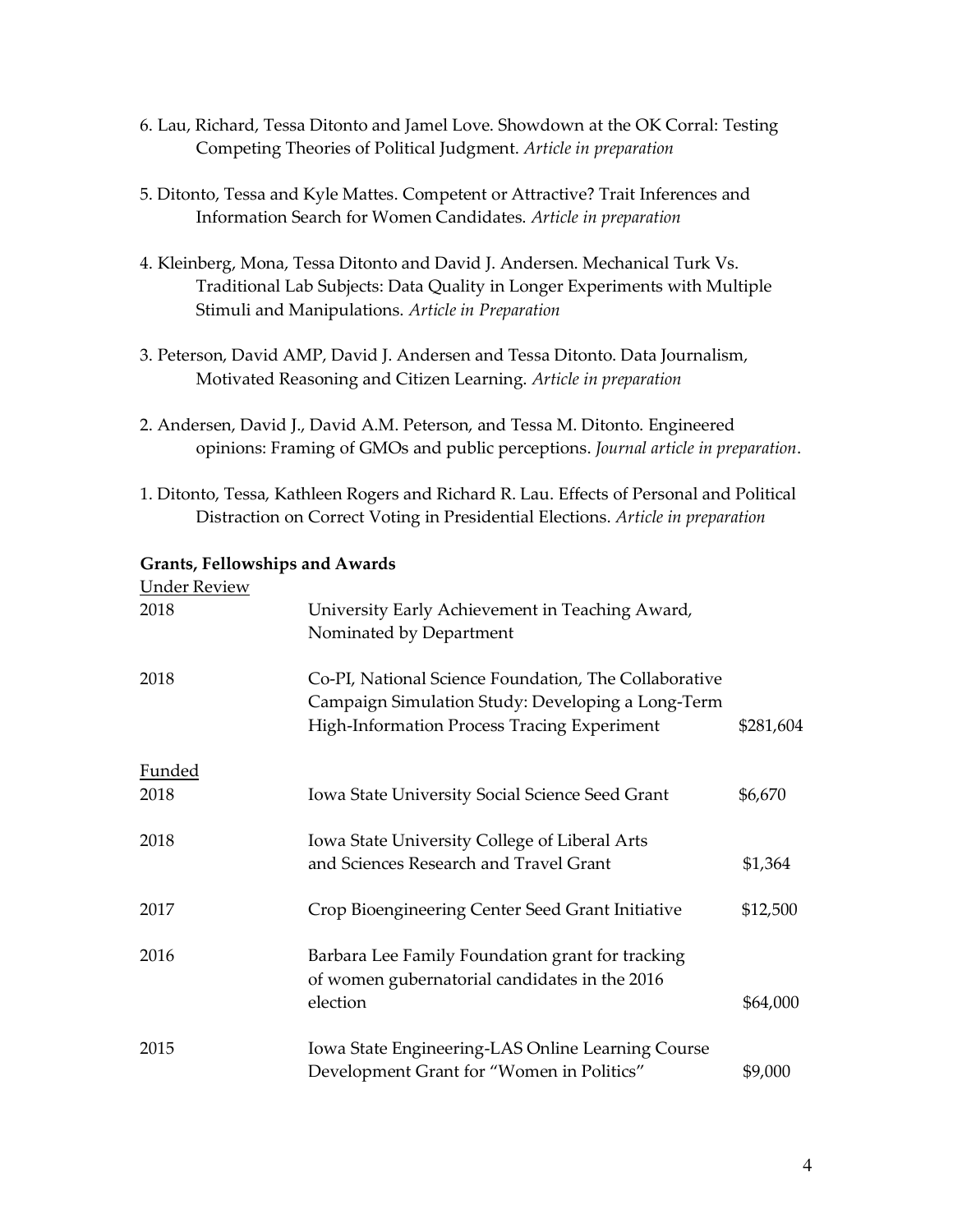| 2015                         | Iowa State University College of Liberal Arts and<br><b>Sciences Small Grants Program</b>                                                                                | \$1500      |
|------------------------------|--------------------------------------------------------------------------------------------------------------------------------------------------------------------------|-------------|
| 2014                         | Co-PI, Iowa State "Poli-Informatics" Signature<br>Research Initiative, Multi-Disciplinary Grants                                                                         | \$240,000   |
| 2014                         | Iowa State University College of Liberal Arts<br>and Sciences Small Grants Program                                                                                       | \$1250      |
| 2013                         | Iowa State University College of Liberal<br>Arts and Sciences Small Grants Program                                                                                       | \$1700      |
| 2012                         | American Political Science Association<br><b>Conference Travel Grant</b>                                                                                                 | \$200       |
| 2011                         | National Science Foundation Dissertation<br>Research Improvement Grant                                                                                                   | \$8,000     |
| 2009                         | Graduate School-New Brunswick Pre-Dissertation<br><b>Travel Award</b>                                                                                                    | \$2,000     |
| 2007-2009                    | Rutgers University Excellence Fellowship,<br>full departmental fellowship                                                                                                | \$18,000/yr |
| <u>Submitted, Not Funded</u> |                                                                                                                                                                          |             |
| 2018                         | Senior Personnel, National Science Foundation<br>ANES WEB: Methodological Innovations to Improve<br>Web-Based Survey Collection Alignment with<br>Face-to-Face Responses | \$4,249,618 |
| 2015                         | Iowa Data Journalism Institute. Proposal<br>submitted to the Knight Foundation<br>News Challenge                                                                         | \$200-400k  |
| 2015                         | The Policy Agendas of US States:<br>Governments, Media and the Public via<br>Social Media and Digital Technology.<br>NSF IBSS proposal submitted                         | \$299,493   |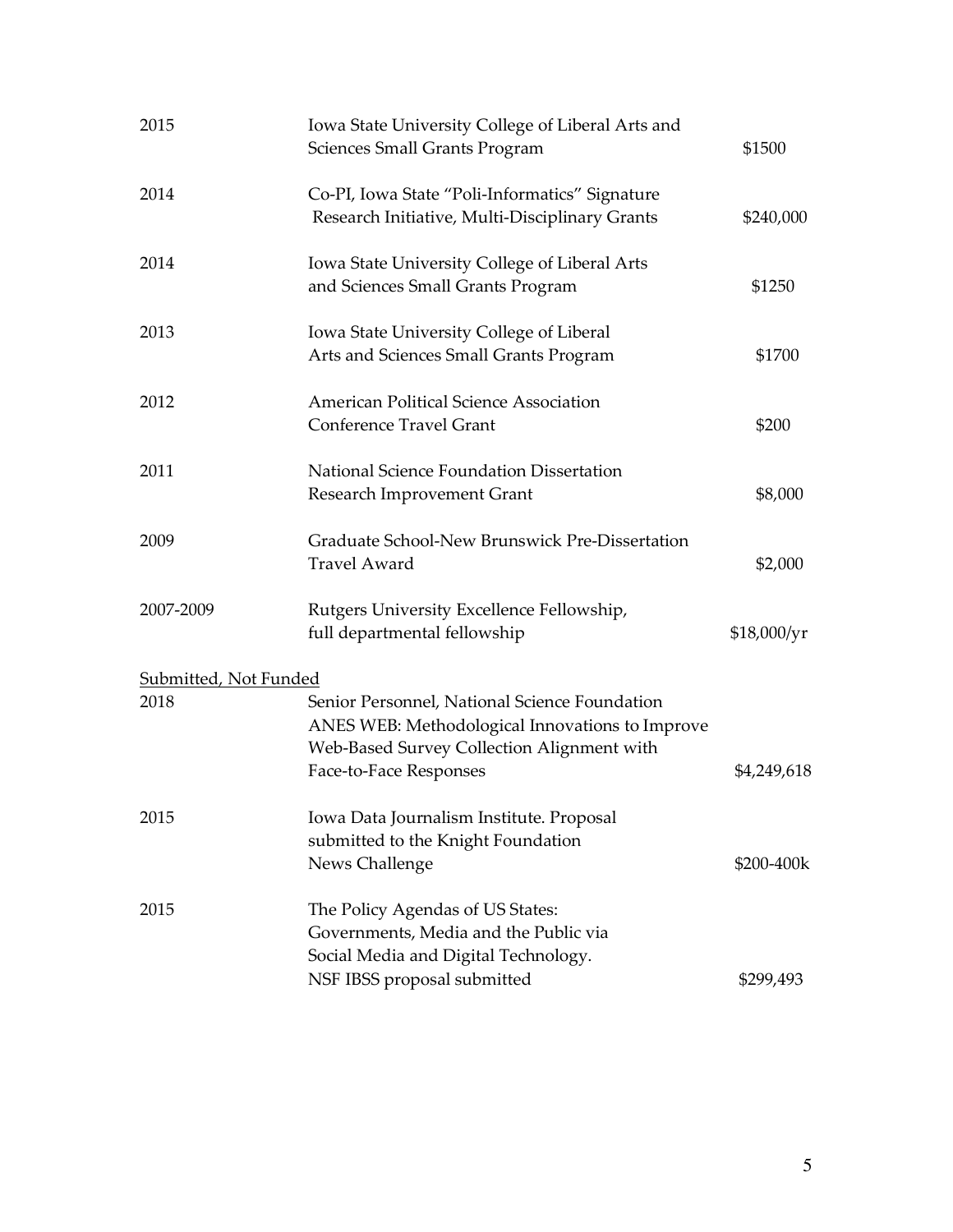## **Invited Talks**

"When and Where Gender Matters: How Women Candidates Affect the Process of Voter-Decision Making" Department of Political Science, Barnard College, 2018

"When and Where Gender Matters: How Women Candidates Affect the Process of Voter-Decision Making" Department of Political Science, Florida International University, 2018

## **Conference Papers and Presentations**

- 21. Ditonto, Tessa and Kyle Mattes. Appearance-Based Trait Inferences in Two-Woman Races. Paper presented at the 2018 annual meeting of the American Political Science Association, Boston MA.
- 20. Andersen, David J. and Tessa Ditonto. Candidate Gender in Multi-Day Campaign Studies*.* Paper presented at the 2018 annual meeting of the Midwest Political Science Association, Chicago, IL.
- 19. Lau, Richard, Tessa Ditonto and Jamel Love. Showdown at the OK Corral: Testing Competing Theories of Political Judgment. Paper presented at the New York AreaPolitical Psychology Meeting. November, 2017. New York, NY.
- 18. Andersen, David J. and Tessa Ditonto. Candidate Gender in Multi-Day Campaign Studies*.* Paper presented at the 2017 New Research on Gender and Political Psychology conference. New Orleans, LA.
- 17. Ditonto, Tessa and David Andersen. Are Two Too Many? Women Candidates and the 2016 Elections. Paper presented at the 2017 annual meeting of the American Political Science Association. San Francisco, CA.
- 16. Andersen, David J. and Tessa Ditonto. Candidate Gender in Multi-Day Campaign Studies*.* Paper presented at the 2017 annual meeting of the American Political Science Association. San Francisco, CA.
- 15. Ditonto, Tessa and David Andersen. Are Two Too Many? Women Candidates and the 2016 Elections. Paper presented at the Resisting Women's Political Leadership Conference. May, 2017. New Brunswick, NJ.
- 14. Andersen, David J. and Tessa Ditonto. Information and its presentation: Gender Cues in High-information vs. Low-Information Experiments. Presented at the 2017 New York University Center on Experiments in the Social Sciences Conferences in New York City, NY on February 25, 2017.
- 13. Ditonto, Tessa. A Face Fit for Office? Competence Cues vs. Substantive Information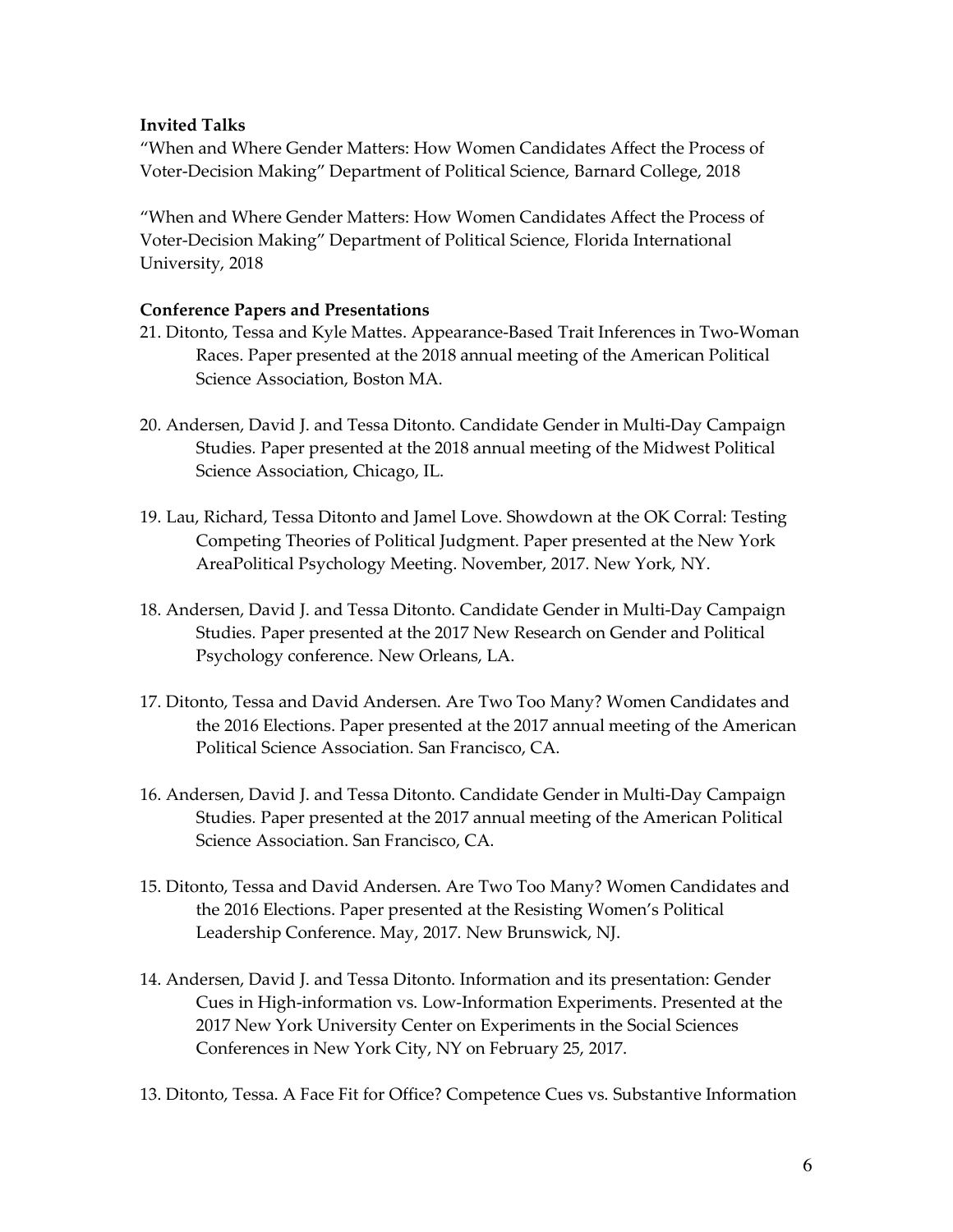in Political Campaigns. Paper presented at the 2015 annual meeting of the Midwest Political Science Association. Chicago, IL.

- 12. Ditonto, Tessa. A Face Fit for Office? Competence Cues vs. Substantive Information in Political Campaigns. Paper presented at the 2014 New Research on Gender in Political Psychology Conference. Wooster, OH.
- 11. Ditonto, Tessa and Kyle Mattes. Attractiveness Confers an Immediate Advantage in Elections with Female Candidates. Paper presented at the 2014 meeting of the American Political Science Association. Washington, D.C
- 10. Ditonto, Tessa. The Book or the Cover? Physical Appearance vs. Substantive Information in Political Campaigns. Paper presented at the 2013 annual meeting of the American Political Science Association. Chicago, IL.
- 9. Ditonto, Tessa. A Face Fit for Office? Race, Gender, and Competence Cues in Political Campaigns. Paper presented at the 2013 annual meeting of the Midwest Political Science Association, Chicago.
- 8. Ditonto, Tessa. The Effects of Race and Gender Stereotypes on Information Search During Presidential Campaigns. Paper prepared for the 2012 annual meeting of the American Political Science Association, New Orleans.
- 7. Ditonto, Tessa, Allison Hamilton, and David Redlawsk. Gender Stereotypes, Information Search, and Voting Behavior in Political Campaigns. Paper presented at the 2012 annual meeting of the Midwest Political Science Association, Chicago.
- 6. Ditonto, Tessa. The Effects of Candidate Appearance on Information Search and Correct Voting in Political Campaigns. Paper presented at the 2012 annual meeting of the Midwest Political Science Association.
- 5. Ditonto, Tessa M, and David J. Andersen. Two's a Crowd: Women Candidates in Concurrent Elections. Paper presented at the 2011 annual meeting of the Midwest Political Science Association, Chicago.
- 4. Ditonto, Tessa M., Brittany Stalsburg, and David J. Andersen. Intersectional Stereotypes: How Race, Gender and Partisanship Interact in Evaluations of Political Candidates. Paper presented at the 2010 annual meeting of the American Political Science Association, Washington, D.C.
- 3. Ditonto, Tessa M., Richard R. Lau and David O. Sears. "AMPing" Racial Attitudes: Comparing the Predictive Power of Traditional Explicit and New Implicit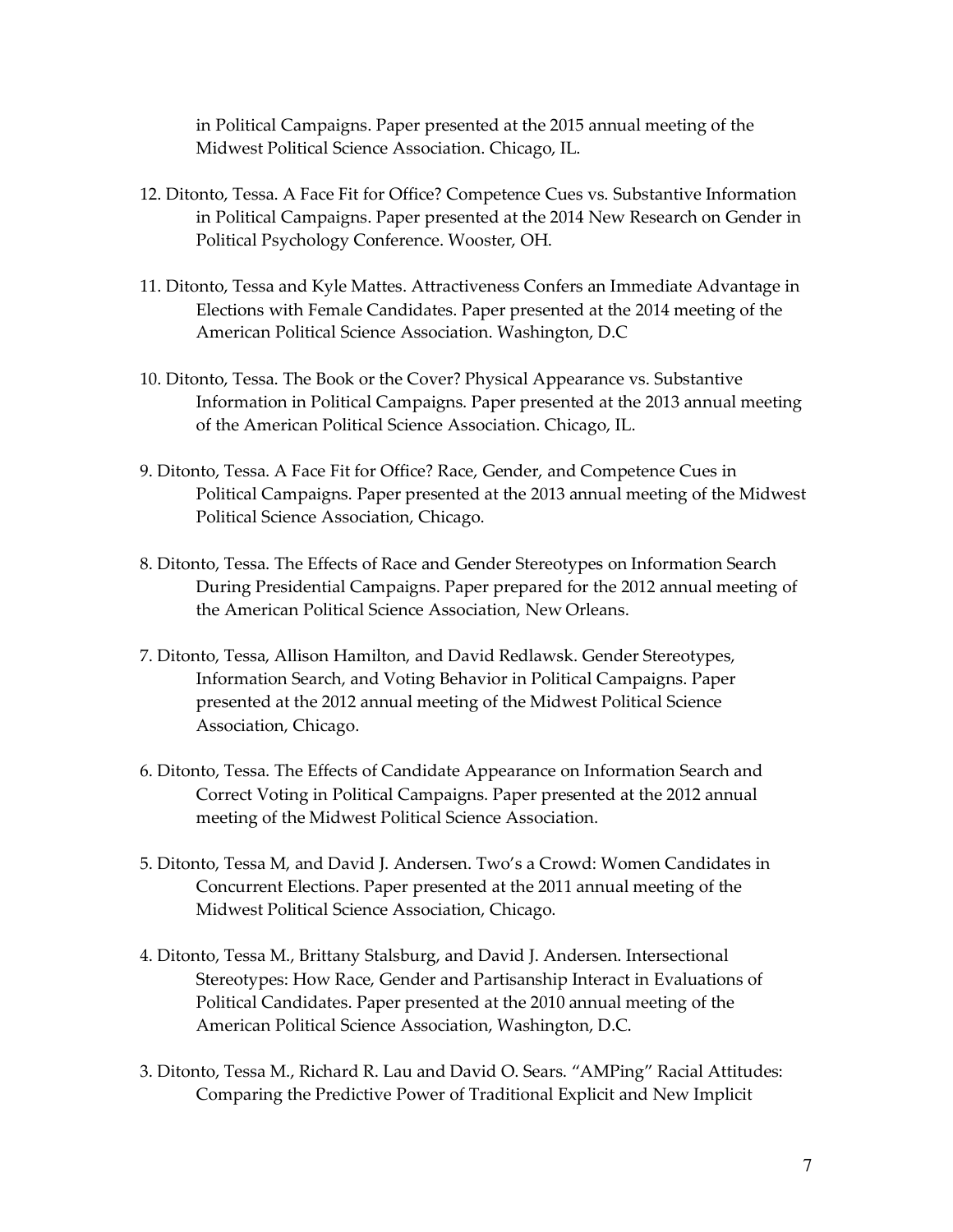Measures of Racial Prejudice in the 2008 Election. Paper presented at the 2010 meeting of the International Society of Political Psychology, San Francisco, CA.

- 2. Ditonto, Tessa M. and Richard R. Lau. The Effects of Personal and Political Distractions on Correct Voting in U.S. Presidential Elections. Paper presented at the 2009 annual meeting of the American Political Science Association, Toronto.
- 1. Ditonto, Tessa M. 'The Outsider' and the Presidency: Mediated Representations of Race and Gender in the 2008 Presidential Primaries. Paper presented at the 2009 annual meeting of the Midwest Political Science Association, Chicago

#### **Teaching Experience**

Graduate Level American Politics Proseminar Mass Political Behavior American Political Institutions

Undergraduate Level Public Opinion and Voting Behavior Political Psychology Women and Public Policy Expository Writing Introduction to American Government Women and American Politics Public Policy Formation Nature of Politics Introduction to Political Science Research Methods

#### **Advising Experience – Masters Thesis**

Major Professor Abdul Muhammad (Co-chair) Heather Swanson Madeline Salucka Willis Patenaude

## Committee Member Angela Caulk Yiting Huang Brett Daley Zachary Bonner Yao Liu Ahmed Barziq